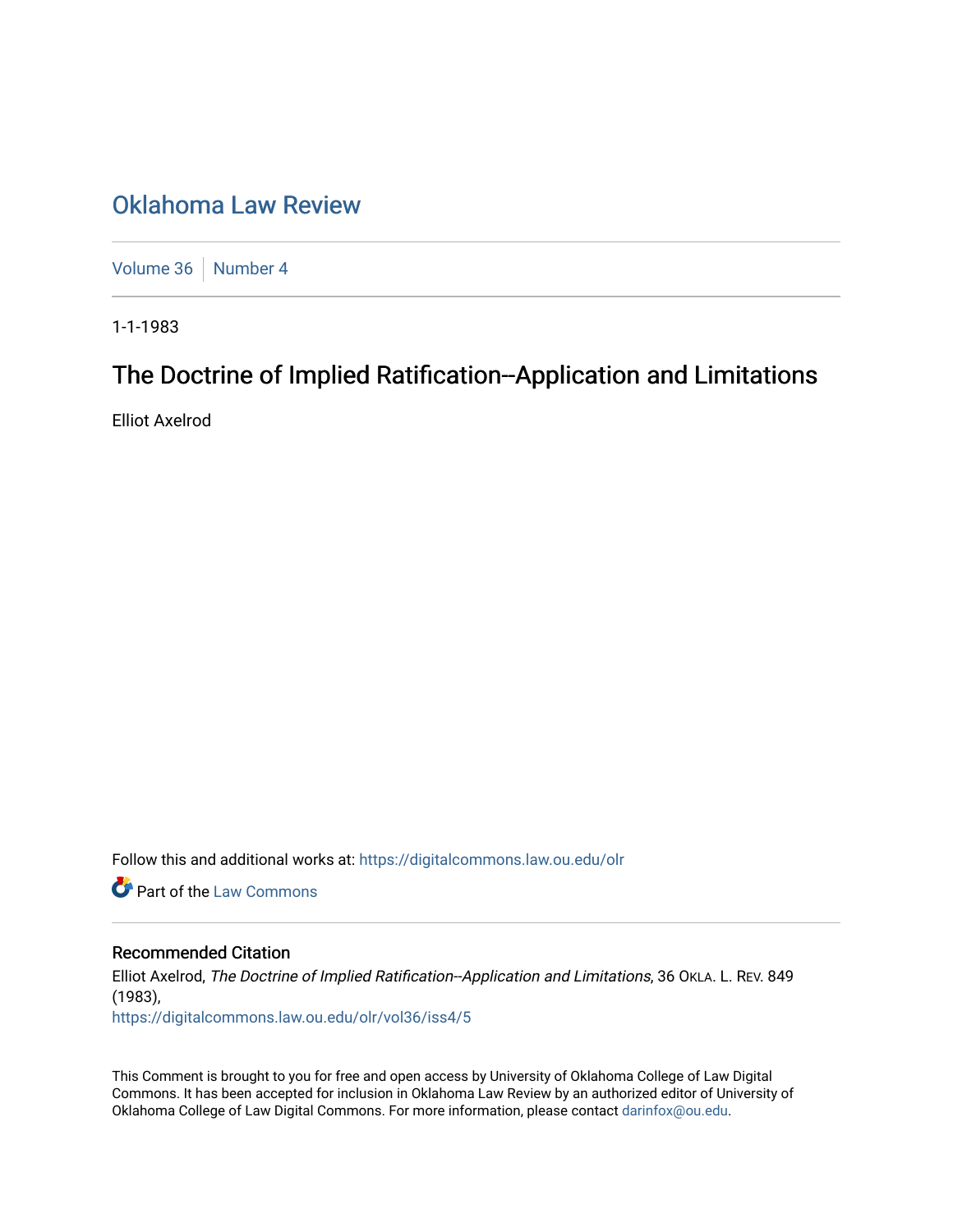## The Doctrine of Implied Ratification-Application and Limitations

## ELLIOT AXELROD\*

The basic import of the doctrine of implied ratification is that a principal may be held liable for the *unauthorized* acts of his agent, not because of his subsequent willingness to be bound but rather because his conduct and actions are inconsistent with a disavowal of the agent's acts. Inasmuch as most transactions involve agents, it is vital for lawyers and potential litigants to fully understand this doctrine, particularly the situations in which courts will impose or limit its application.'

Although the law of agency necessarily draws upon principles from other areas of law,<sup>2</sup> many of its concepts are unique. The doctrine of implied ratification presents perhaps the most original combination of nontraditional reasoning and rules in the law of agency.' This, com-

**© 1983** Elliot Axelrod

\* B.S., New York University; J.D., New York Law School. Associate Professor of Law, Baruch College, City University of New York. Member, New York State Bar.-Ed.

*1. See* W. SEAVEY, **AGENCY** (1964). Professor Seavey, one of the foremost writers on the law of agency, commented in the preface of his treatise that "the time given [to the study of agency in law schools] is far less than its intrinsic importance warrants, since practically all of the world's business involves agents and in most important transactions, an agent on each side." *Id.* at ix.

2. Agency theory draws primarily on the law of torts, contracts (including conveyances), sales and negotiable instruments, trusts and restitution.

*3. See* Twerski, *The Independent Doctrine of Ratification v. The Restatement and Mr. Seavey,* 42 TEMP. **L.Q. 1 (1968)** Professor Twerski states:

An examination of the ratification doctrine has led this writer to conclude that it merits independent recognition as a viable agency concept. The failure to recognize its independent significance has unfortunately led to its misapprehension and misapplication and has caused needless confusion to generations of students who have sought to reconcile ratification with traditional common law rules.

*Id.* at 4. *See also* **RESTATEMENT (SECOND) OF AGENCY § 82** comment c **(1957),** which provides in pertinent part:

[Ratification] does not conform to the rules of contracts, since it can be accomplished without consideration to or manifestation **by** the purported principal and without fresh consent **by** the other party. Further, it operates as if the transaction were complete at the time and place of the first event, rather than the last, as in the normal case of offer and acceptance. It does not conform to the rules of torts, since the ratifier may become responsible for a harm which was not caused **by** him, his property or his agent. It cannot be justified on a theory of restitution, since the ratifier may not have received a benefit, nor the third person a deprivation. Nor is ratification dependent upon a doctrine of estoppel, since there may be ratification although neither the agent nor the other party suffer a loss resulting from a statement of affirmance or a failure to disavow.

849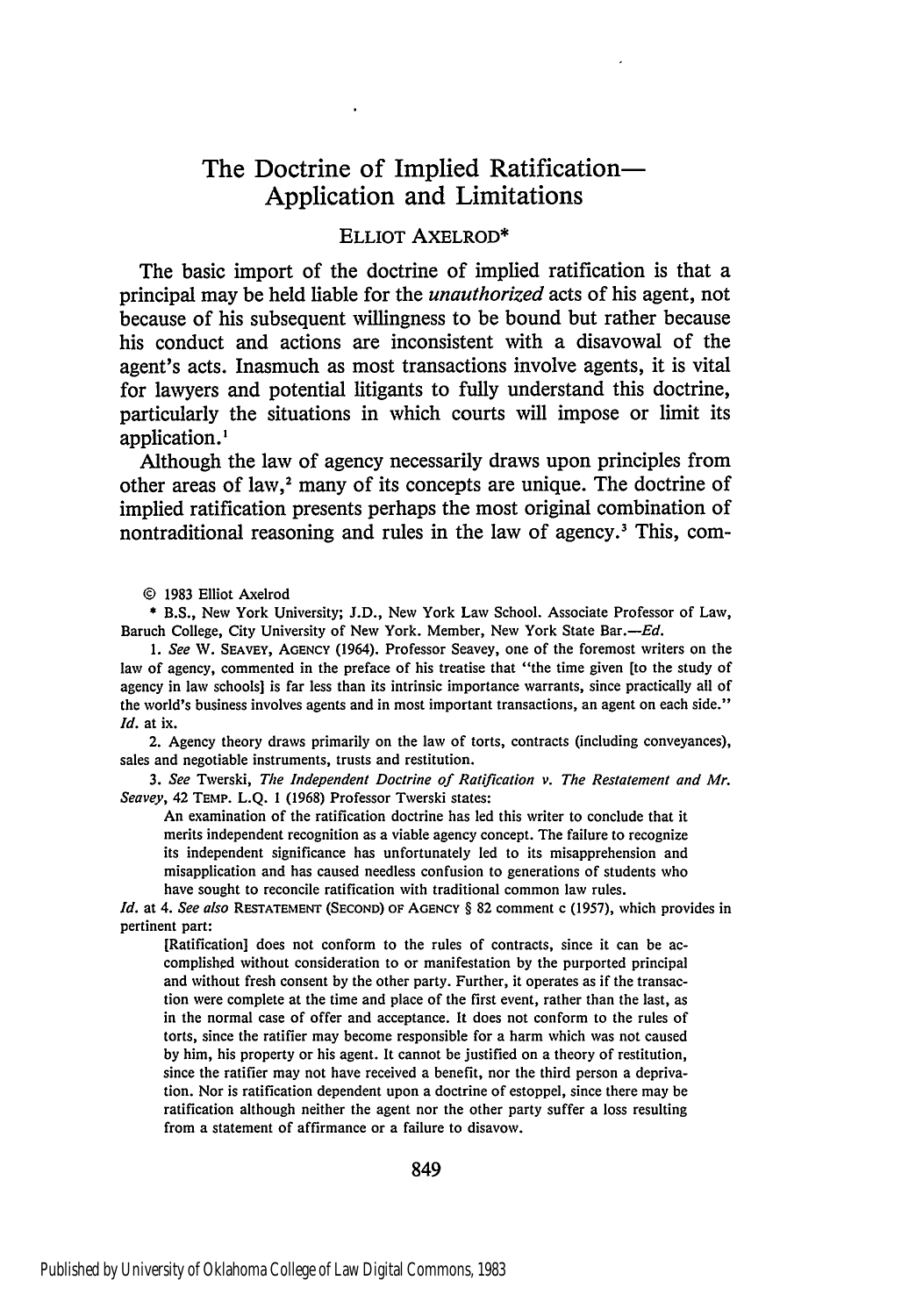bined with the diversity of situations in which agency relationships arise, makes prediction of how a court will apply this doctrine difficult.

This article will investigate the doctrine of implied ratification, with an emphasis on determining which conduct by a principal may lead to imposition of liability. The goal is twofold: to achieve a clearer understanding of the current judicial application and limitations of the rules, and to provide guidelines for a principal who wishes to protect himself from liability for his agent's unauthorized acts.

## *Fundamentals*

Ratification is based on the premise that when a party consents to another's actions on his behalf, he can acquire rights and liabilities based on such conduct. Further, the consent may be given after the act with the same efficacy as consent given prior to an act.<sup>4</sup> The *Restatement (Second) of Agency* defines ratification as: "the affirmance by a person of a prior act which did not bind him but which was done or professedly done on his account, whereby the act, as to some or all persons, is given effect as if originally authorized by him."<sup>5</sup>

The doctrine of ratification may be divided into two distinct categories, express and implied. Express ratification occurs when the principal voluntarily becomes a party to the prior act or transaction done or purported to be done on his account.<sup>6</sup> The principal's consent, in an express ratification, normally manifests itself orally or in writing.<sup>7</sup> This has also been described as voluntary ratification, "since the affirmance of the transaction results from the willingness of the ratifier to become a party to the transaction and is not imposed upon him because of what he does or fails to do."<sup>8</sup> In the event that formalities are required for the authorization of a particular transaction, the same formalities are required for its ratification.<sup>9</sup>

Before considering implied ratification, some basic tenets of ratification should be kept in mind. The principal must have possessed the

4. Rakestraw v. Rodrigues, 8 Cal. 3d 67, 500 P.2d 1401, 104 Cal. Rptr. 57 (1972). *See* SEAVEY, *supra* note **1,** at 57. *See also* Seavey, *The Rationale of Agency,* 29 YALE L.J. 859 (1920).

**5. RESTATEMENT (SECOND)** OF **AGENCY § 82 (1957).**

6. Rakestraw v. Rodrigues, 8 Cal. **3d** 67, **500 P.2d** 1401, 104 Cal. Rptr. **57 (1972);** Rayonier, Inc. v. Polson, 400 **F.2d** 909 (9th Cir. 1968).

7. The affirmance resulting in ratification is basically a mental act. SEAVEY, *supra* note **1,** at § 37 (It is "a determination to abide by, or to adopt as one's own, the act of another.").

8. Seavey, *Ratification By Silence,* **103 U.** PA. L. REV. 30 (1954).

9. For example, a seal or writing may be required for a valid authorization to convey land or strict compliance with statutory provisions may be required before an agreement made by ,public officers will bind a municipal organization. *See SEAVEY, supra* note **1,** at § 37H (citing cases).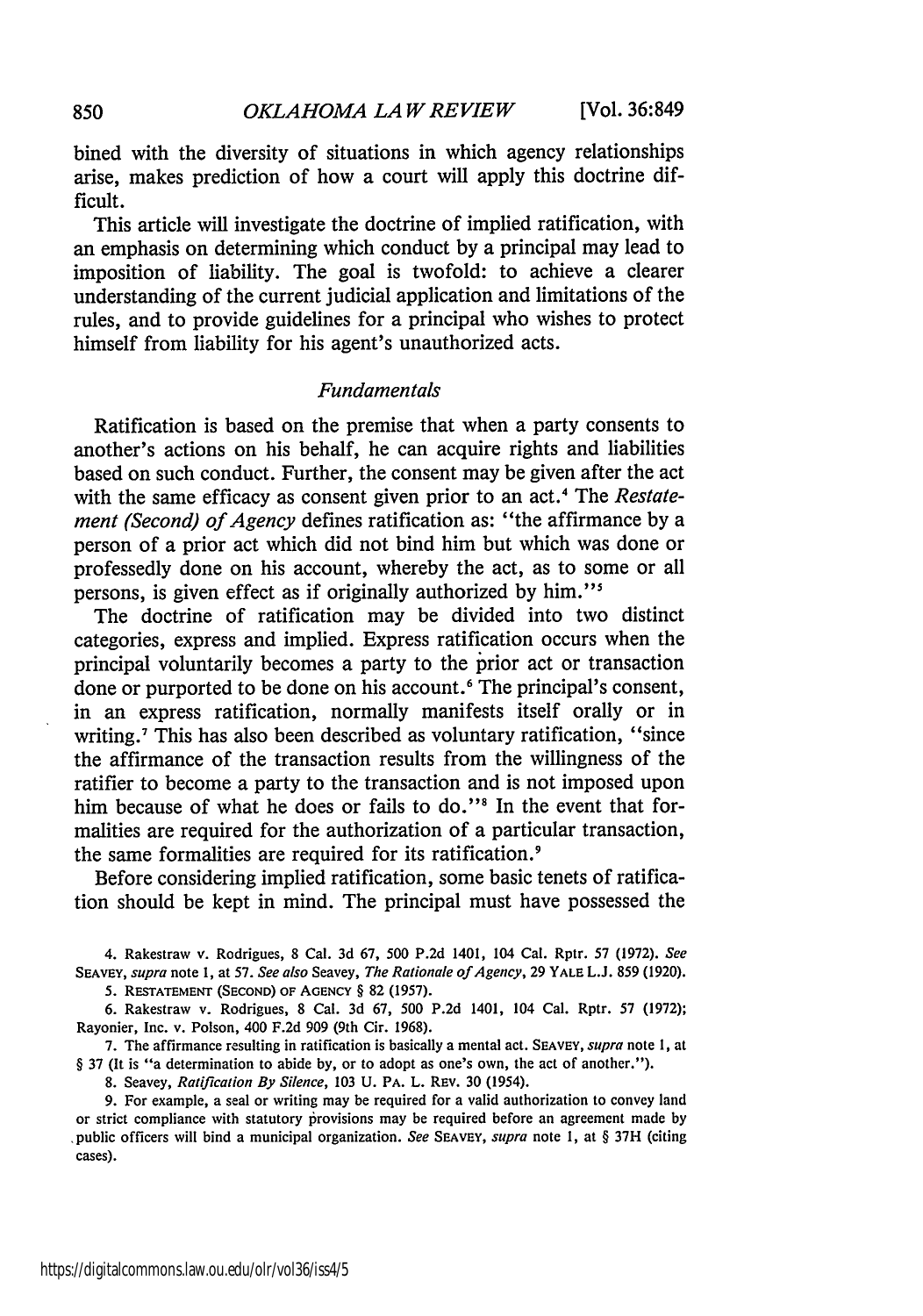power to have authorized the act when it occurred.<sup>10</sup> The *Restatement* goes further, allowing ratification if, at the time of affirmance, the intended principal could authorize such an act." The principal must have full knowledge of all of the material facts at the time of ratification.'" However, if a principal ratifies and is aware that he does not know all of the relevant facts, he may lose his right to avoid the ratification.<sup>13</sup> Moreover, he may be estopped from avoiding ratification **by** a change in position **by** the other party. **'" A** principal may not ratify a transaction that, under law or public policy, is illegal.<sup>15</sup>

There are also various facts and events closely associated with an unauthorized transaction that are neither required for, nor prevent, an effective ratification.<sup>16</sup> For example, the agent's or the third party's knowledge that the agent was in fact unauthorized is irrelevant.<sup>17</sup> However, in a controversial case, *Hirzel Funeral Homes v. Equitable*

**10.** See SEAVEY, *supra* note **1,** at § **33.**

**11.** RESTATEMENT (SECOND) OF AGENCY § 84(1) (1957). Ordinarily, an agent may not ratify his own unauthorized act. However, under the *Restatement (Second):*

An agent can be authorized to ratify for his principal the previous unauthorized act of himself or of another agent. Prima facie, an agent authorized to delegate to another the performance of a transaction or to effect a result is authorized to ratify the unauthorized performance of the transaction or accomplishment of a result by such other **....**

*Id. §* 93 comment c (1957).

12. Dufresne v. Elite Ins. Co., 26 Cal. App. 3d 916, 103 Cal. Rptr. 347 (1972); Griggs v. Dodson, 223 Ga. 164, 154 S.E.2d 252 (1967); Security Ins. Co. v. Mato, **13** Ill. App. 3d 11, 298 N.E.2d 725 (1973); Desilvo v. Restauire, 264 Pa. Super. 522, 400 A.2d 211 (1979).

13. *See* SEAVEY, *supra* note 1, at § 36. Ignorance of minor details will not prevent affirmance constituting ratification on the grounds of not knowing all of the relevant facts. *Id. §* 36D. *See also* RESTATEMENT (SECOND) OF AGENCY § 91 **(1957).**

14. *See* **SEAVEY,** *supra* note I, at § 36E.

15. Lowe v. April Indus., Inc., 531 P.2d 1297 (Utah 1974). *See also* Note, *Agency-Ratification of an Unauthorized Act,* 19 S.C.L. REv. 788, 790 (1967) [hereinafter cited as Note], *citing* Dubuque Fire & Marine Ins. Co. v. Miller, 219 S.C. 17, 64 S.E.2d **8** (1951).

16. These are set forth in § 92 of the *Restatement (Second) of Agency* (1957), as follows: An affirmance by the principal of a transaction with a third person is not

prevented from resulting in ratification by the fact:

(a) that the other does not give fresh consent to the transaction at or after the affirmance, or does not change his position because of it; or

(b) that the purported principal, before affirming, had repudiated the transaction, if the other party has not acted or has failed to act in reliance upon the repudiation; or

(c) that the other party had a cause of action against the agent because of a breach of warranty or a misrepresentation by the agent as to his authority to conduct the original transaction; or

(d) that the agent conducting the transaction has died or lost capacity; or

- (e) that the principal is subject to liability without receiving consideration; or
- **(f)** that the agent or the other party knew the agent to be unauthorized; or

(g) that the principal does not communicate with anyone.

**17.** RESTATEMENT (SECOND) OF AGENCY § **92(f)** (1957).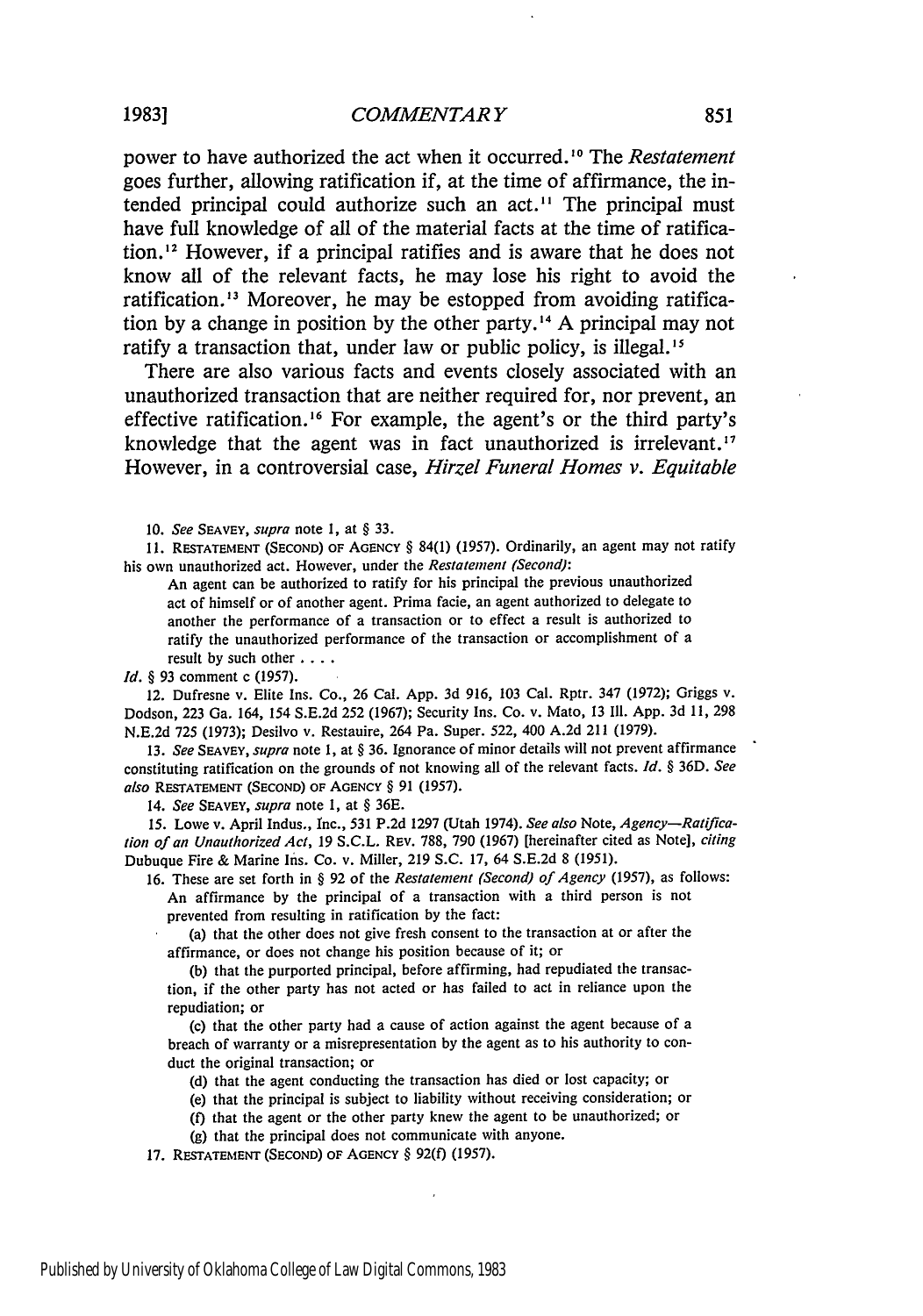*Trust Co.*,<sup>18</sup> the court held that there could be no ratification if the third party to the contract knew that the purported agent was not authorized. **' 9**

Implied ratification is based on conduct of the principal inconsistent with any position other than an affirmation of the agent's act or transaction.<sup>20</sup> Professor Seavey commented: "Ratification is implied in order to deny the principal an advantageous position over the third person contractor. Absent implied ratification, the principal, after discovering the execution of the unauthorized act, could either ratify or reject depending on whether the transaction subsequently resulted in profit or loss."21 In an implied ratification, the ratifier is in essence electing to do acts from which a court will impose liability upon him. Conduct, rather than consent, is the critical factor.<sup>22</sup> In addition, formalities required for the protection of the ratifier in voluntary transactions are unnecessary.<sup>23</sup> If, however, the formality is required for the protection of others, it remains a requirement for implied ratification.<sup>24</sup>

## *Retention of Benefits*

One kind of conduct that leads to implied ratification is retention of benefits, that is, when a principal receives or retains property or benefits as a result of an unauthorized transaction conducted by his agent and thereafter fails to notify either the third person or the agent of his disapproval. In these situations, ratification results automatically without reference to the principal's desires.<sup>25</sup> The majority view is that failure to repudiate within a reasonable time coupled with a failure to return what was received is ratification and not merely evidence of ratification.<sup>26</sup>

18. 46 Del. 334, 83 A.2d 700 (1951).

19. *Id.* For two cogent opposing views on the reasoning of *Hirzel, see* Seavey, Ratifica*lion-Purporting to Act as Agent,* 21 U. CHti. L. REV. 248 (1954) and Twerski, *supra* note 3, at 8-13.

20. Carolina-Georgia Carpet & Textiles, Inc. v. Pelloni, 370 So. 2d 450 (Fla. App. 1979). *See* Note, *supra* note 15, at 788 ("The inconsistent conduct is viewed by the courts as manifesting an affirmation of the transaction.").

21. Note, *supra* note 15, at 788.

22. Seavey points out that since the liability results from conduct, any declarations by the principal of his unwillingness to be bound by the transaction would have no effect on the result. SEAVEY, *supra* note 1, at § 38. *See also* George F. Mueller & Sons, Inc. v. Northern Ill. Gas Co., 12 111. App. 362, 299 N.E.2d 601 (1973).

23. SEAVEY, *supra* note 1, at § **38B** ("One who brings suit upon a contract to sell land made by an agent not authorized in writing, or who receives and retains the proceeds, cannot well set up the lack of a written authorization.").

24. *Id.* at § 37H and cases cited in notes 91, 92 and 93 therein.

25. Seavey, *Ratification By Silence,* 103 U. PA. L. REV. 30, 40 (1954).

26. *Id.* at 40, 41 n.46 (citing cases). Seavey comments that these cases are based in restitution. He explains:

**[A]** purported principal who has seized property through the unauthorized act of

852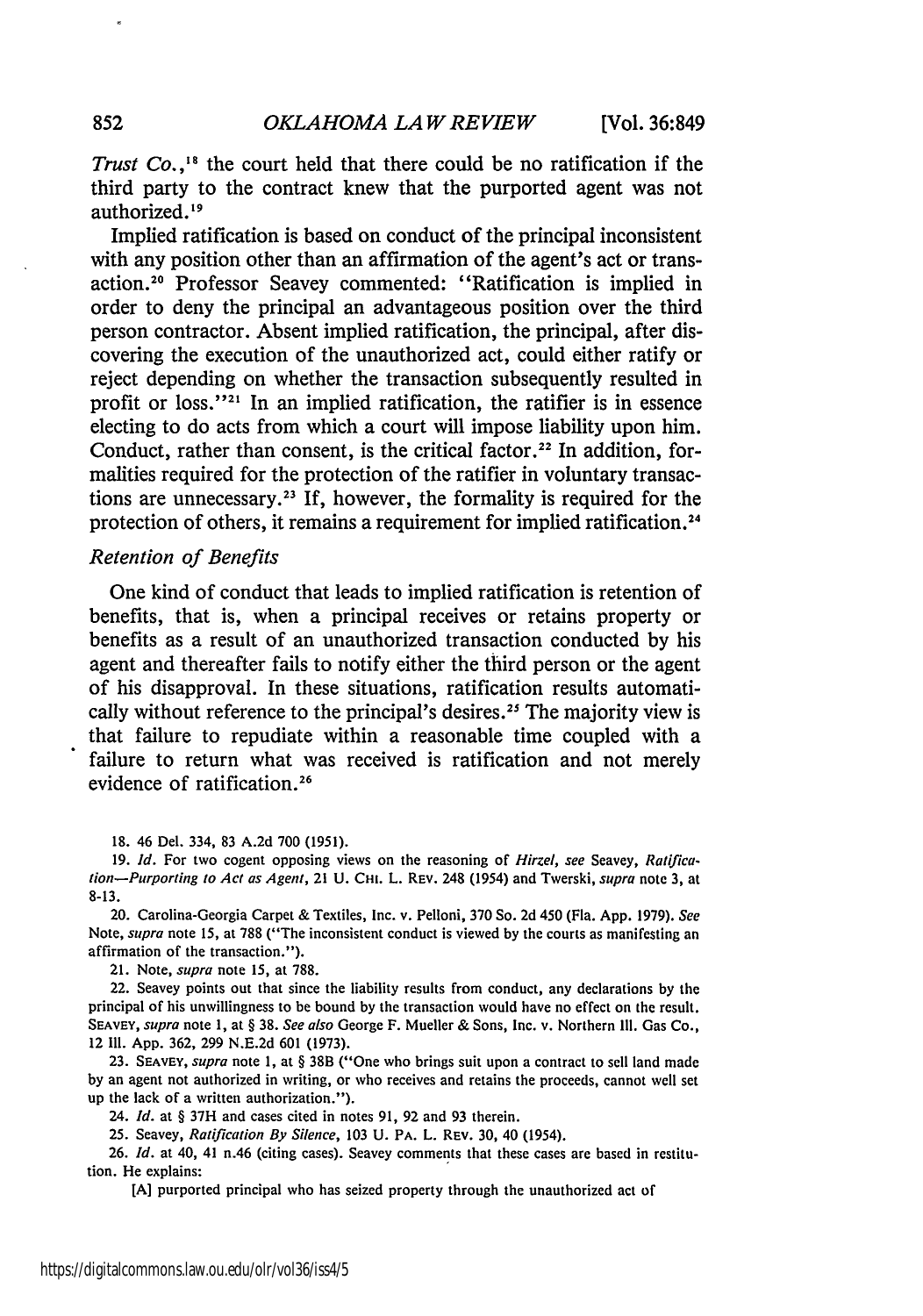#### *COMMENTAR Y*

Retention of the benefits of an unauthorized transaction by an agent will not be held to constitute ratification unless the principal has the privilege of repudiating the unauthorized act.<sup>27</sup> In *Wing v. Lederer*<sup>28</sup> a licensed tree surgeon performed certain work for a homeowner. The work was authorized by the homeowner's part-time caretaker and yardman, but the caretaker clearly had no authority, actual or apparent, to authorize it.<sup>29</sup> The tree surgeon contended that the homeowner ratified the acts of the defendant's agent in hiring the plaintiff by accepting the work and retaining the benefits thereof.<sup>30</sup> On appeal the court held that no ratification took place because the homeowner had no choice regarding the retention of the benefits and did not have the privilege of repudiating the act.<sup>31</sup>

## *Independent Claim Defense*

Sometimes a principal may retain the benefits of his agent's unauthorized transaction after denying ratification of the transaction by asserting an independent claim to those benefits. The recent case of *Carpenter v. Payette Valley Cooperative, Inc. addressed this issue.*<sup>32</sup> A lender loaned \$20,000 to a dairy farmer belonging to the defendant cooperative. The lender alleged that he was induced to make the loan by the guaranty of the cooperative through its manager. When the cooperative learned of the guaranty, it immediately disavowed the transaction by letter, denying any previous knowledge of and responsibility for the unauthorized guaranty.

The Idaho Supreme Court held that the agent had neither express nor apparent authority to act as agent for the defendant in guaranteeing the farmer's personal **note.<sup>33</sup>**The court stated: "[N]o liability could attach to the [cooperative] by reason of the endorsement of the

another who purported to act for him is responsible to the owner of the property if nothing more happens, and the third person at that moment is entitled to a rescission of the transaction with the purported agent and the restitution to him of the subject matter. The principal, therefore, has a duty to return the property to the owner and if upon demand he refuses to return it, assuming it to be a chattel, he would be guilty of conversion and the third person would be entitled to an action for the restitution of the property or its value.

*Id.* Although the principle of unjust enrichment may primarily motivate the decisions, the language most often is that of ratification and sometimes the relief granted is not restitutionary.

<sup>27.</sup> Wing v. Lederer, 77 **I1.** App. 2d 413, 418, 222 N.E.2d 535, 538 (1966) ("Absent such choice, the principal's conduct in accepting such benefits does not indicate that he assents to what has been done or intends to confirm it.").

**<sup>28.</sup>** *Id.*

**<sup>29.</sup>** *Id.* at 417, 222 **N.E.2d** at **537.**

**<sup>30.</sup>** *Id.* at 418, 222 **N.E.2d** at **538.**

**<sup>31.</sup>** *Id.* Plaintiff's alternate theories of an implied contract and/or quasi-contract also failed. *Id.* at 419-20, 222 **N.E.2d** at **539.**

**<sup>32. 99</sup>** Idaho 143, **578 P.2d** 1074 **(1978).**

**<sup>33.</sup>** *Id.* at 147, **578 P.2d** at **1078.**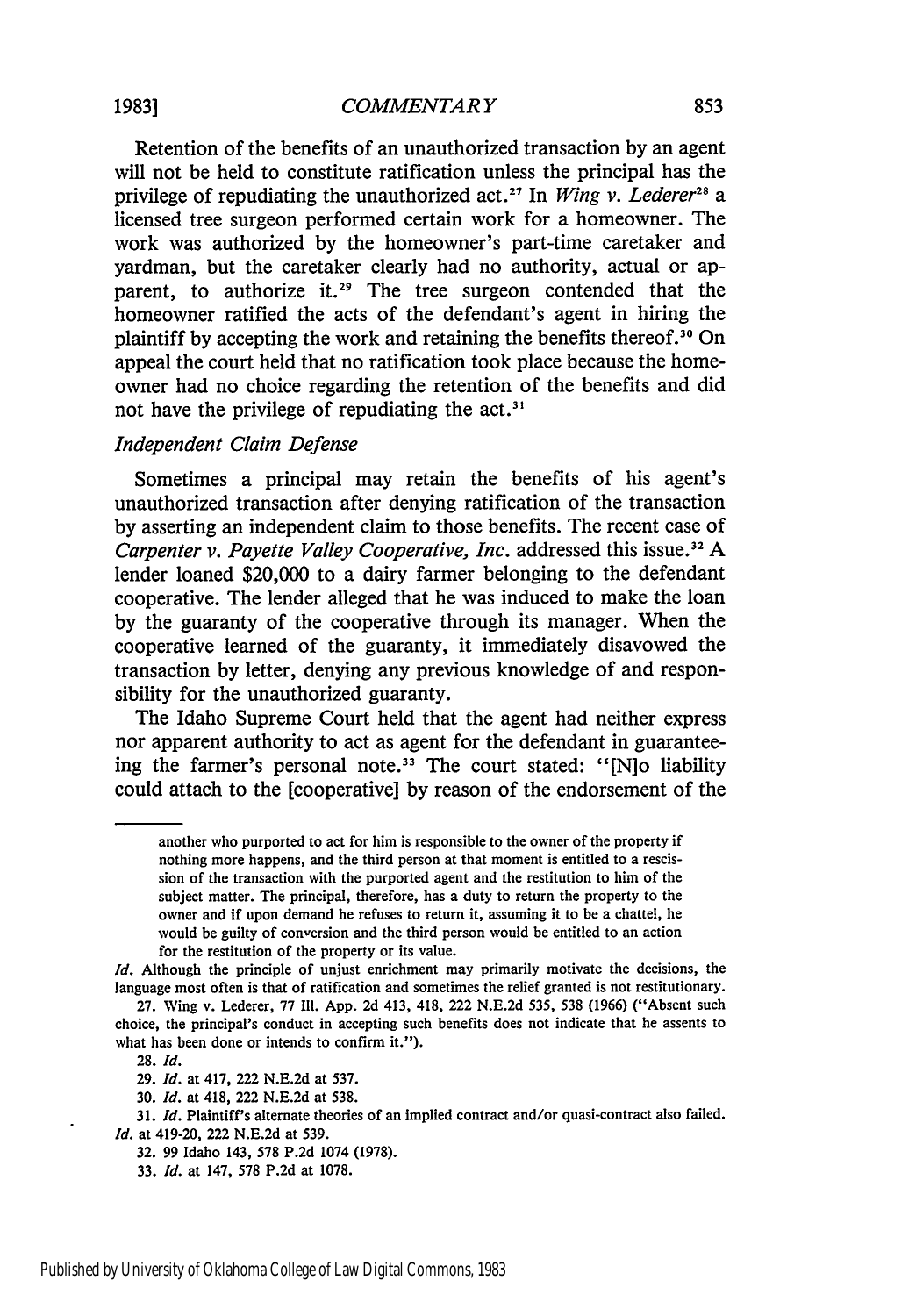note **by** [its agent] because he was at all times acting beyond the scope of his employment and without the knowledge, consent or authority of the cooperative's directors."<sup>34</sup> The court reiterated the basic agency principle that a person dealing with an agent must ascertain the extent of his authority from the principal.<sup>35</sup>

The lender also argued that the cooperative had impliedly ratified the transaction by retaining the benefits thereof. The plaintiff argued that the cooperative was enriched because some of the loan proceeds discharged part of the farmer's indebtedness to it and the balance went to pay for the farmer's purchase of cattle, which the cooperative subsequently sold on foreclosure. The court followed the *Restatement (Second) of Agency* and held that application of the loan proceeds did not constitute an implied ratification:

The receipt by a purported principal, with knowledge of the facts, of something to which he would not be entitled unless an act purported to be done for him were affirmed, and to which he makes no claim except through such act, constitutes an affirmance unless at the time of such receipt he repudiates the act. If he repudiates the act, his receipt of benefits constitutes an affirmance at the election of the other party to the transaction.<sup>36</sup>

The court believed that the crucial consideration was whether the cooperative had a claim to the benefits received independent of its agent's unauthorized transaction.<sup>37</sup> Its conclusion was that the cooperative had the independent right to receive money owed to it and therefore did not act inconsistently by retaining the funds and

34. *Id.* at 145, 578 **P.2d** at 1076. The court relied on the following factual findings: **(1)** The Board of Directors exercised strict control over its agent in financial matters. The agent was authorized by resolution or minutes to conduct financial business only with certain designated financial institutions of which plaintiff was not included. (2) The agent was never authorized by the defendant to endorse the note held by the plaintiff. And, **(3)** the defendant had not apparently or ostensibly or otherwise held out its agent as having authority and was not estopped from showing his lack of authority to endorse the note. *Id.* at 145-46, 578 **P.2d** at 1076-77.

35. The court stated:

[A third party] cannot rely upon the agent's statement or assumption of authority, or upon the mere presumption of authority. [Citation omitted.] If such person makes no inquiry but chooses to rely upon the agent's statement he is chargeable with knowledge of the agent's authority, and his ignorance of its extent will be no excuse to him, and the fault cannot be thrown upon the principal who never authorized the act or contract.

*Id.* at 146, 578 P.2d at 1077 *(quoting* Chamberlin v. Amalgamated Sugar Co., 42 Idaho 604, 612, 247 P. 12, 14 (1926)).

36. Carpenter v. Payette Valley Coop., Inc., 99 Idaho 143, 148, 578 P.2d 1074, 1079 (1978) *(quoting* RESTATEMENT **(SECOND)** OF **AGENCY** § 98 (1957)).

37. Carpenter v. Payette Valley Coop., Inc., 99 Idaho 143, 148, 578 P.2d 1074, 1079 (1978).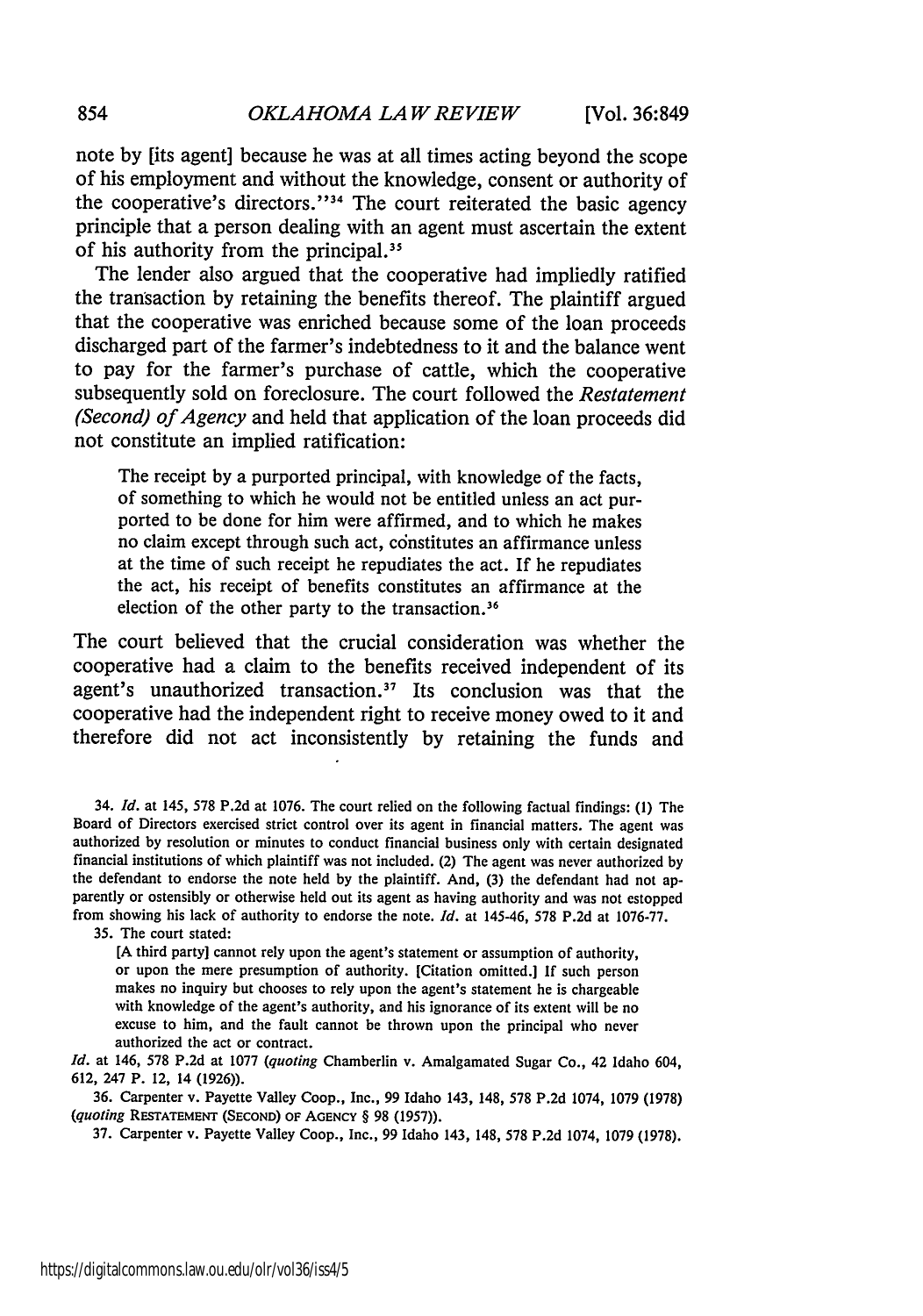repudiating the unauthorized act of its agent.<sup>38</sup> The court said that "a party who claims to have benefited a principal by reason of the unauthorized action of an agent has the burden of proving that the benefits accrue directly to the principal as the proximate result of the unauthorized transaction in order to constitute ratification by the principal."<sup>39</sup>

The court also held that there was no implied ratification by retention of the proceeds of the foreclosure sale. Since the lender failed to perfect a security interest in the cattle and should have known that the cooperative held a chattel mortgage with an after-acquired property provision, the lender had only his promissory note to look to for the return of his loan. <sup>4</sup><sup>0</sup>

In *De Silvo v. Restauire*,<sup>41</sup> a conversion of goods gave rise to an independent claim to defeat what otherwise would be an implied ratification by retention of the benefits. An automobile buyer brought an action to compel the transfer of title of the car. The title was held by a credit corporation. The buyer acquired the automobile as a result of several transactions originating with the lessee of the automobile who,

**38.** *Id.* at 149, 578 **P.2d** at **1080.** *See also* **RESTATEMENT (SECOND) OF AGENCY** § **98,** comment c (1957) which states in pertinent part:

**If** the purported principal is otherwise entitled to possession of the things received as the result of the agent's act, his receipt of them does not constitute affirmance, although in connection with other facts it may be evidence of it. Likewise, if the principal believes himself to be entitled to the things independently of the act of the purported agent, the fact that he knows of the material facts connected with the transaction as conducted **by** the agent does not necessarily cause his receipt of the things to constitute an affirmance.

*See also* T.W. & L.O. Naylor Co. v. Bowman, **39** Idaho 764, **230** P. 347 (1924); *cited in* Carpenter v. Payette Valley Coop., Inc., 99 Idaho 143, **578** P.2d 1074, **1080** (1978).

**39.** Carpenter v. Payette Valley Coop., Inc., 99 Idaho 143, 149, 578 **P.2d** 1074, 1080 (1978). *See also* Killinger v. lest, 91 Idaho 571, 576, 428 **P.2d** 490, 495 (1967). *But see Carpenter, 99* Idaho at 151, **578 P.2d** at **1082,** (Shepard, C.J., dissenting). Chief Justice Shepard, while acknowledging the "independent claim" principle, applies a different and cogent interpretation to the facts at hand:

The money was given to the [defendant] as a convenient way of getting the money to Browne. The fact that the [defendant] set-off the debt owed to it by Browne when it received the money from [the plaintiff] on Browne's account does not mean, vis-a-vis [the plaintiff], that the [defendant] had *an independent right* to the money it obtained from [the plaintiff]. Having acquired control of the money from [the plaintiff] *solely by reason of the unauthorized acts of its agent* Collinsworth, an effective repudiation of those unauthorized acts required not merely a notice of repudiation but a return of the *benefits acquired by those acts.* Failure to return that money constitutes an affirmance of the agent's acts, notwithstanding notice of repudiation. (Emphasis added.)

*See also* Hammitt v. Virginia Mining Co., 32 Idaho 245, 181 P. 336 (1919).

40. Carpenter v. Payette Valley Coop., Inc., 99 Idaho 143, 150, 578 P.2d 1074, 1081 (1978). 41. 264 Pa. Super. 528, 400 A.2d 211 (1979).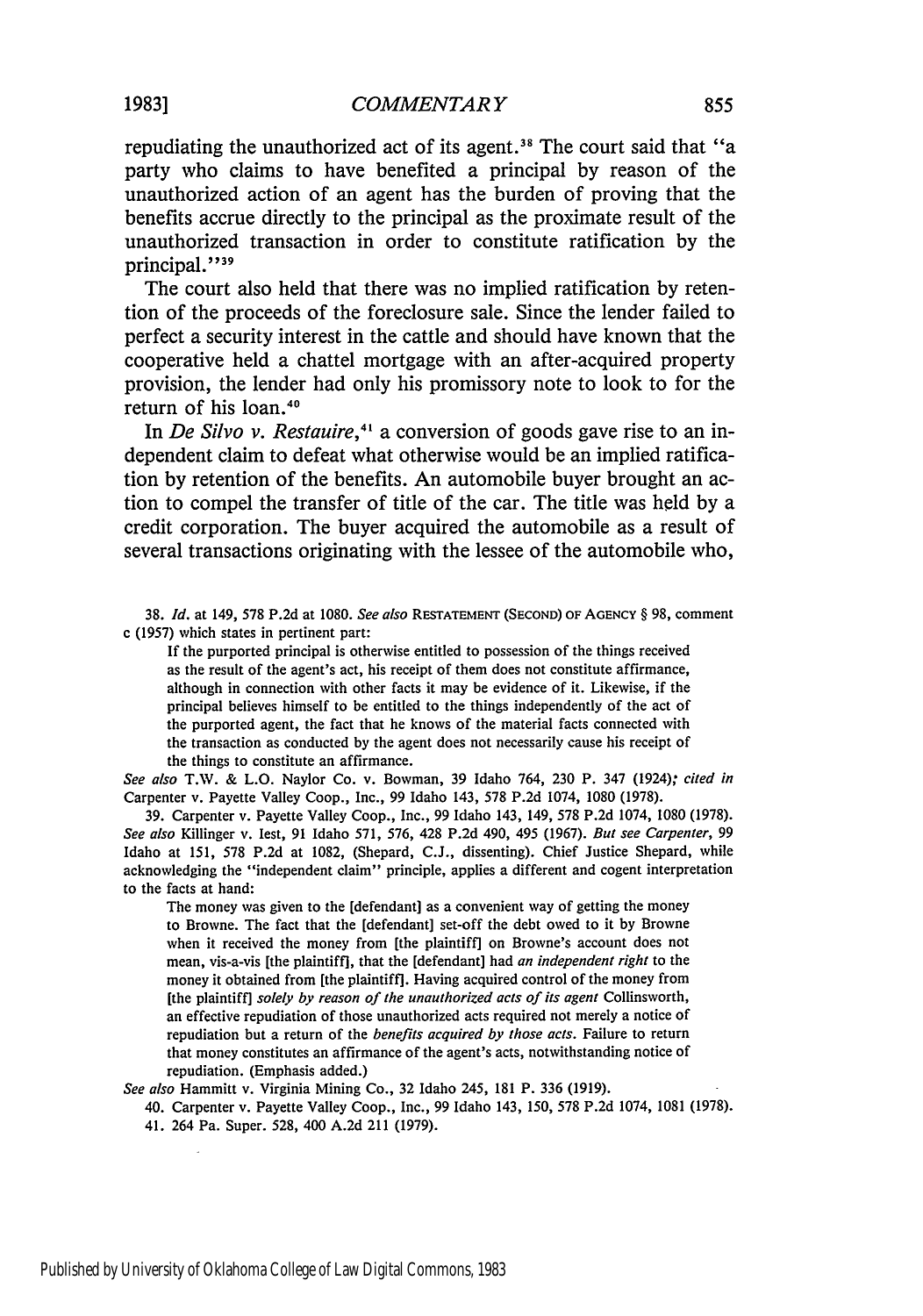by the terms of his lease, had no right to purchase or sell the car. Later, the buyer was told by the agent that the original lessee had no authority to sell the vehicle. Shortly thereafter, when the. buyer remitted payment to the credit corporation's agent, the agent refused to transfer title but accepted the check and applied it to the original lessee's account, which at the time was paid in full. According to the buyer, the lessor had no independent claim because the account was up to date. However, the court held that there was no ratification inasmuch as the lessee's admitted conversion of the automobile was a default of the lease entitling the credit corporation to accelerate the lease obligations. Since the accelerated balance due exceeded the amount of payment, the acceptance of the check partially satisfied the independent claim and "could not work a legal ratification **....**

On occasion, even the existence of an independent claim or other legitimate reason for a course of conduct may not prevent that conduct from constituting a ratification of another's unauthorized and even gratuitous act. In *Adams v. KVWO, Inc.*,<sup>43</sup> on the termination of a personal property lease agreement, the lessee, radio station KVWO, had the property moved and placed in storage at its expense. The rightful owner had been asked to remove the property many times. Adams, who held a secured claim on the property, took possession of one item of the property (an office filing cabinet) from storage and paid all of the storage charges on it, signing a receipt as "owner or authorized agent." The court held that by this act, Adams ratified not only the accruing unpaid storage charges but the initial moving and storage charges, which had been paid by KVWO.<sup>44</sup> It is important to note that at the time the property was moved into storage by KVWO, Adams did not have legal title, but only a valid security interest.<sup>45</sup> The court, in holding Adams liable to KVWO for the initial moving and storage charges, reasoned that Adams's security interest in the property "was the only real interest of any value then embodied by the [property] and was unquestionably protected by KVWO's action."<sup>46</sup> The court further said: "Even though this protection by storage may well have been initiated by a legally unfavored 'volunteer', ... Adams, through his actions,  $\dots$  ratified this 'voluntary' protection."<sup>47</sup>

43. 570 P.2d 458 (Wyo. 1977).

44. *Id.* at 461-62 (emphasis added).

*45. Id.* at 460 (the lease had been terminated by a bankruptcy trustee and legal title passed by the bankruptcy court's order long after the property was stored).

46. *Id.* at 462.

47. *Id.*

<sup>42.</sup> *Id.* at 534, 400 A.2d at 214. The court relied primarily on the RESTATEMENT **(SECOND) OF AGENCY** § 98 **(1957),** appearing in the text at note 37, and also on Yarnall v. Yorkshire Worsted Mills, 370 Pa. 93, 87 A.2d 192 **(1952);** Gum, Inc. v. Felten, 341 Pa. 96, 17 A.2d 386 (1941).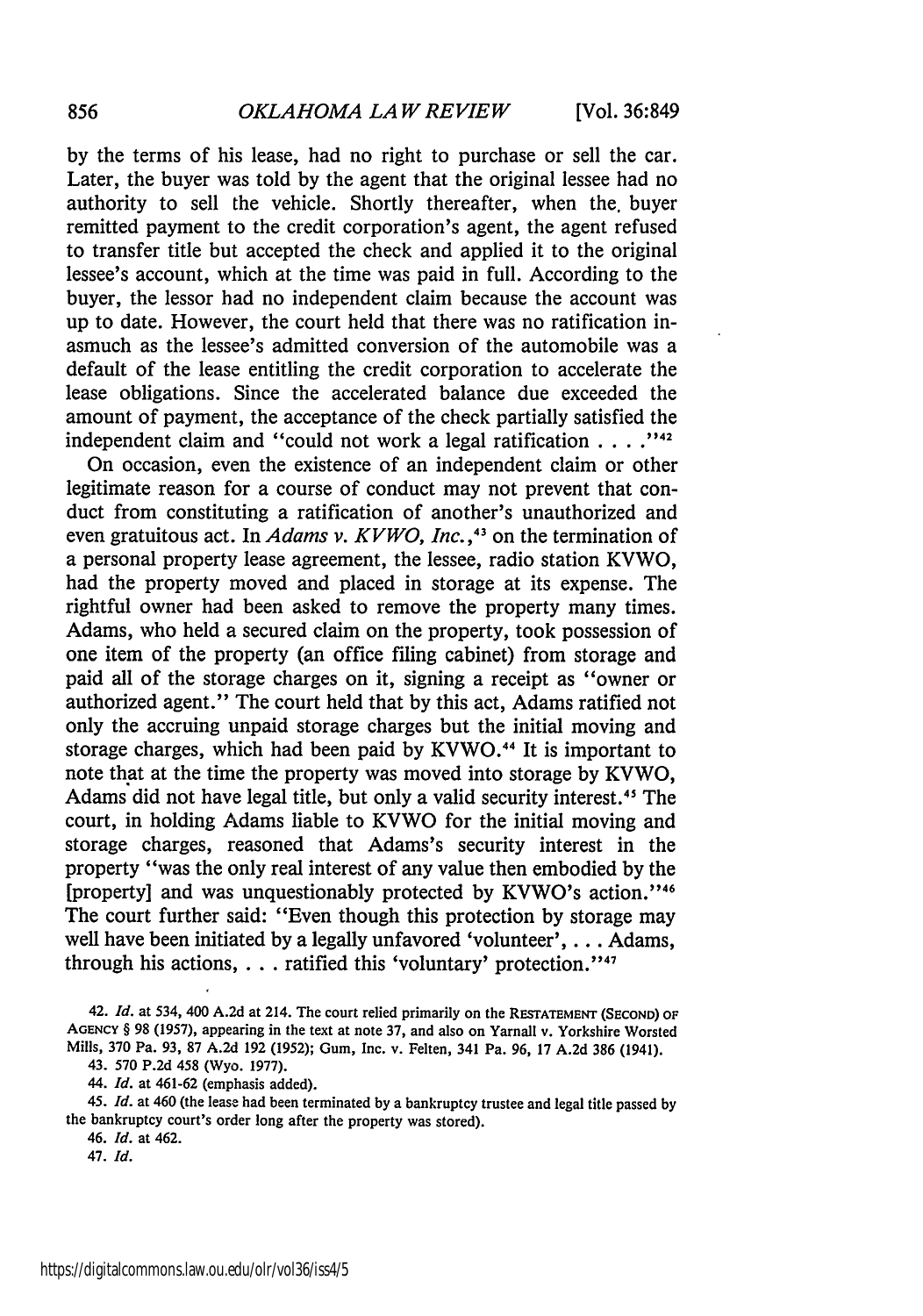## *Delay in Disavowal*

The consequences of how and when a principal chooses to disavow an unauthorized act of his agent on learning of the act must be carefully considered to avoid an implied though unintended ratification. In *Minniti v. Cascade Employers Ass'n, Inc.,"* a corporate defendant, when informed of an unauthorized employment contract entered into **by** its agent with the plaintiff, chose to disavow the contract **by** a letter to the plaintiff which read, in pertinent part, that the contract "'shall be terminated in accordance with the terms set forth in the agreement in connection with the cancellation of the agreement'. **. ."9** The plaintiff contended that the letter constituted a ratification of the agreement because the employer had relied on its terms for cancellation. Although the court held that there was no ratification, it implied that had the defendant not acted promptly in its conduct to disavow and terminate the contract, an implied ratification could be based on such conduct.<sup>50</sup>

In a recent Illinois case,  $s_1$  an employee had been promised a salary increase by the employer's agent at the time he was hired.<sup>52</sup> After a two-month delay, this promise was disavowed **by** the defendant as being an unauthorized act. The court held that "mere delay" in telling the plaintiff that the promise was unauthorized and consequently would not be honored did not establish a ratification of the unauthorized act.<sup>53</sup> Regrettably, the court did not provide any quantitative limits on the extent of such a "delay." Clearly a delay beyond a reasonable time could constitute an implied ratification by silence.<sup>54</sup> Additionally, the court did not accept the employee's contention that

48. **280** Or. **319, 570 P.2d 1171 (1977).**

49. *Id.* at 324, **570 P.2d** at 1174.

*50. Id.* at **332, 570 P.2d** at **1178.**

**51.** Schoenberger v. Chicago Transit Auth., 84 **111. App. 3d 1132,** 405 **N.E.2d 1076 (1980).**

**52.** *Id.* at **1137,** 405 **N.E.2d** at **1080-81.** (The court held that the agent had no actual authority for this act and that the employee could not have reasonably believed the agent (an interviewer in charge of recruiting) had authority. The court reached this result because the employee's initial contact with the employer was with its placement department where he had his first interview; the interviewer was not at a management level and his **job** title did not suggest otherwise; and the interviewer told the employee that the formal offer of employment would be made **by** the placement department).

**53.** *Id.* at **1138-39,** 405 **N.E.2d** at **1082.** *See also* Wing v. Lederer, **77 I11. App. 2d** 413, 222 **N.E.2d 535 (1966),** discused *supra* in the text accompanying notes **28-31.**

54. Professor Seavey, in discussing the probative value of silence, states:

**[A]** person's failure to repudiate a prior transaction in which his **. . .** name is involved has probative value to indicate his assent is consistent with, and limited **by,** the generalization that a failure to take action is evidence of a state of mind wherever the situation is such that action would have been taken **by** the ordinary person who did not have such a state of mind.

Seavey, *Ratification by Silence,* **103 U.** PA. L. REv. **30, 32** (1954).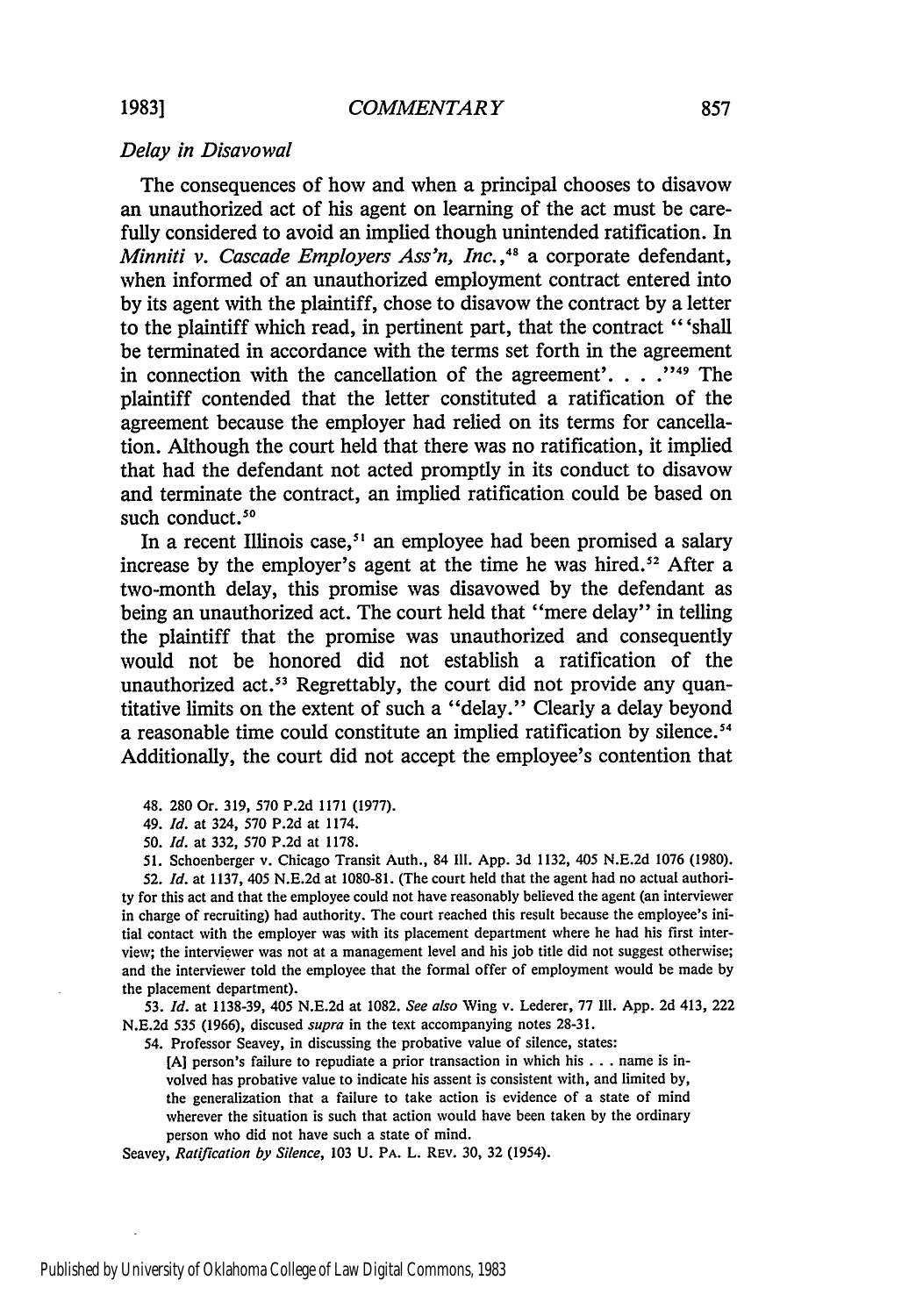his employment constituted a "retained benefit" to the employer resulting in an implied ratification. The court noted that the agent did have express authority to interview and recommend the employee for employment and, therefore, "any benefit sought or retained by the [employer] in relation to [the employee's] employment is irrelevant to the possibility of ratification of the promise for the . . . salary increase."<sup>55</sup>

## *Basing a Lawsuit or Defense*

Another major category of conduct leading to an implied ratification is the basing of a lawsuit or a defense on an unauthorized transaction, with knowledge of its terms and conditions.<sup>56</sup> The *Restatement (Second) of Agency* provides:

There is affirmance if the purported principal, with knowledge of the facts, in an action in which the third person or the purported agent is an adverse party:

(a) brings suit to enforce promises which were part of the unauthorized transaction or to secure interests which were the fruit of such transaction and to which he would be entitled only if the act had been authorized; or

(b) bases a defense upon the unauthorized transaction as though it were authorized; or

(c) continues to maintain such suit or base of such defense.<sup>57</sup>

*Wren Mobile Homes, Inc. v. Midland-Guardian Co.58* presents an interesting example of this category of conduct, as well as its relation to matters of pleading. The case arose from a transaction in which Wren Mobile Homes was acting as the alleged agent of Midland-Guardian Company. Midland was the holder of a title retention contract providing for payment in installments of the unpaid balance of the purchase price of a house trailer. Upon the buyer's default, Midland instructed Wren to repossess the house trailer. The buyer sued Midland and Wren as codefendants for damages arising during the repossession. At the trial, judgment was rendered in favor of the buyer and was paid entirely by Midland.<sup>59</sup> Midland subsequently

**55.** Schoenberger v. Chicago Transit Auth., 84 111. App. 3d 1132, 1139, 405 N.E.2d 1076, 1082 (1980).

56. *See* **SEAVEY,** *supra* note I, at § **38D** and cases cited therein. ("One cannot at one time blow both hot and cold; claim validity for a transaction and at the same time deny it.").

**57. RESTATEMENT (SECOND) OF AGENCY** § **97 (1957).**

58. 117 Ga. App. 22, 159 S.E.2d 734 (1967).

*59. Id.* at 24, 159 S.E.2d at 736-37. After defensive pleadings were filed, the buyer settled with Wren, who was dismissed from the suit. The court held that the covenant not to sue given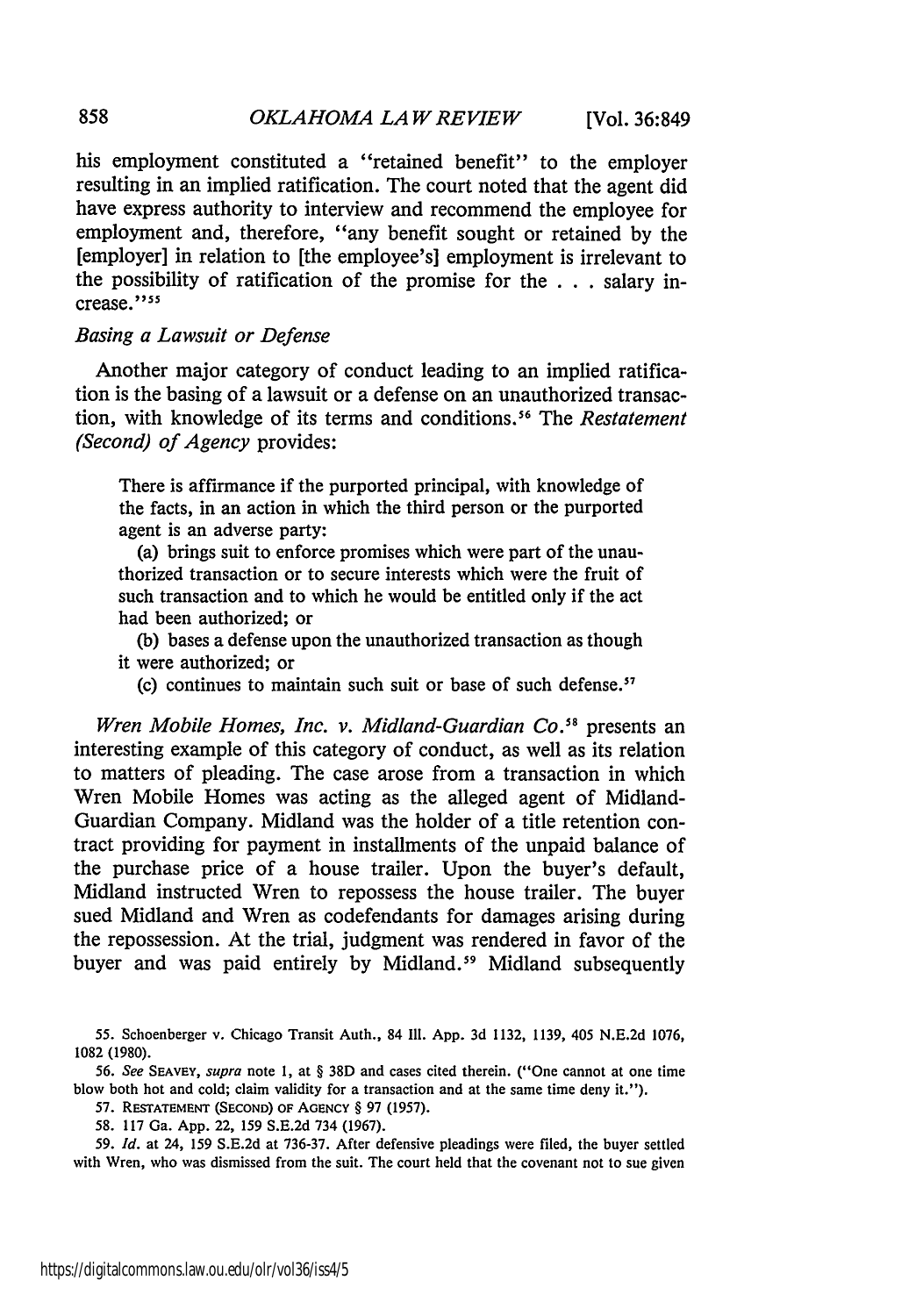brought suit against its agent Wren for reimbursement of its loss as the result of the previous litigation. Wren contended that Midland had ratified Wren's alleged wrongful acts and therefore, as a matter of law, could not withdraw the ratification and obtain reimbursement.<sup>60</sup> In Midland's answer in the previous case, it had denied the buyer's allegations that acts of its agent, Wren, were wrongful. The court held in favor of Midland, reasoning that basing a defense "requires the adoption of an agent's action in an *affirmative fashion* such as basing an *affirmative defense* thereon."<sup>61</sup> The court said that "denying allegations that a plaintiff is compelled to sustain with proof is not basing an affirmative defense on the alleged wrongful acts, but is rather to require proof thereof by the plaintiff. There is a distinction between 'denial' and an affirmative 'defense'."<sup>52</sup> The court further commented that "the denial of an allegation is not an affirmative declaration that the allegation is not true, but simply puts the plaintiff on notice that the burden is upon him to prove the allegation."<sup>53</sup>

In *Joseph L. Wilmotte & Co. v. Rosenman Bros.* **,64** a buyer brought suit to enforce an arbitration clause in the sales contract. The seller alleged that its agent had no authority to bind it to arbitration. The court held that the seller's participation in arbitration initiated by the buyer constituted a ratification of the clause despite the seller's prompt withdrawal from arbitration.<sup>65</sup> It should be noted, however, that the bringing of a lawsuit or the setting up of a defense based on a transaction as the agent was authorized to conduct it, probably would not ratify the unauthorized transaction.<sup>66</sup>

## *Pattern of Conduct*

Delay in seeking reformation, even for reasons of financial exigency, may defeat a principal's right to base a defense on an

61. *Id.* at 27, 159 S.E.2d at 738 (emphasis added).

to Wren did not bar proceedings against Midland (the principal) by the buyer, even though the principal's liability was derivative (based on respondeat superior). The covenant merely extinguished the right to pursue the remedy against the covenantee but did not extinguish the covenantor's cause of action. Otis v. Wren Mobile Homes, Inc., **Ill** Ga. App. 649, 143 So. 2d 8 (1966).

<sup>60.</sup> Wren Mobile Homes, Inc. v. Midland-Guardian Co., 117 Ga. App. 22, 25, 159 S.E.2d 734, 737 (1967) ("[Als between the principal and the agent, where the principal ratifies the unauthorized actions of his agent he thereby absolves the agent from all responsibility for loss or injury growing out of the unauthorized acts **....").**

<sup>62.</sup> *Id.*

<sup>63.</sup> *Id.* at 27-28, 159 S.E.2d at 738.

<sup>64. 258</sup> N.W.2d 317 (Iowa 1977).

<sup>65.</sup> The court based its decision on the silence of the defendant as conduct indicating ratification. *Id.* at 324-25.

<sup>66.</sup> *See* **RESTATEMENT (SECOND) OF AGENCY** § 97, comment c (1957).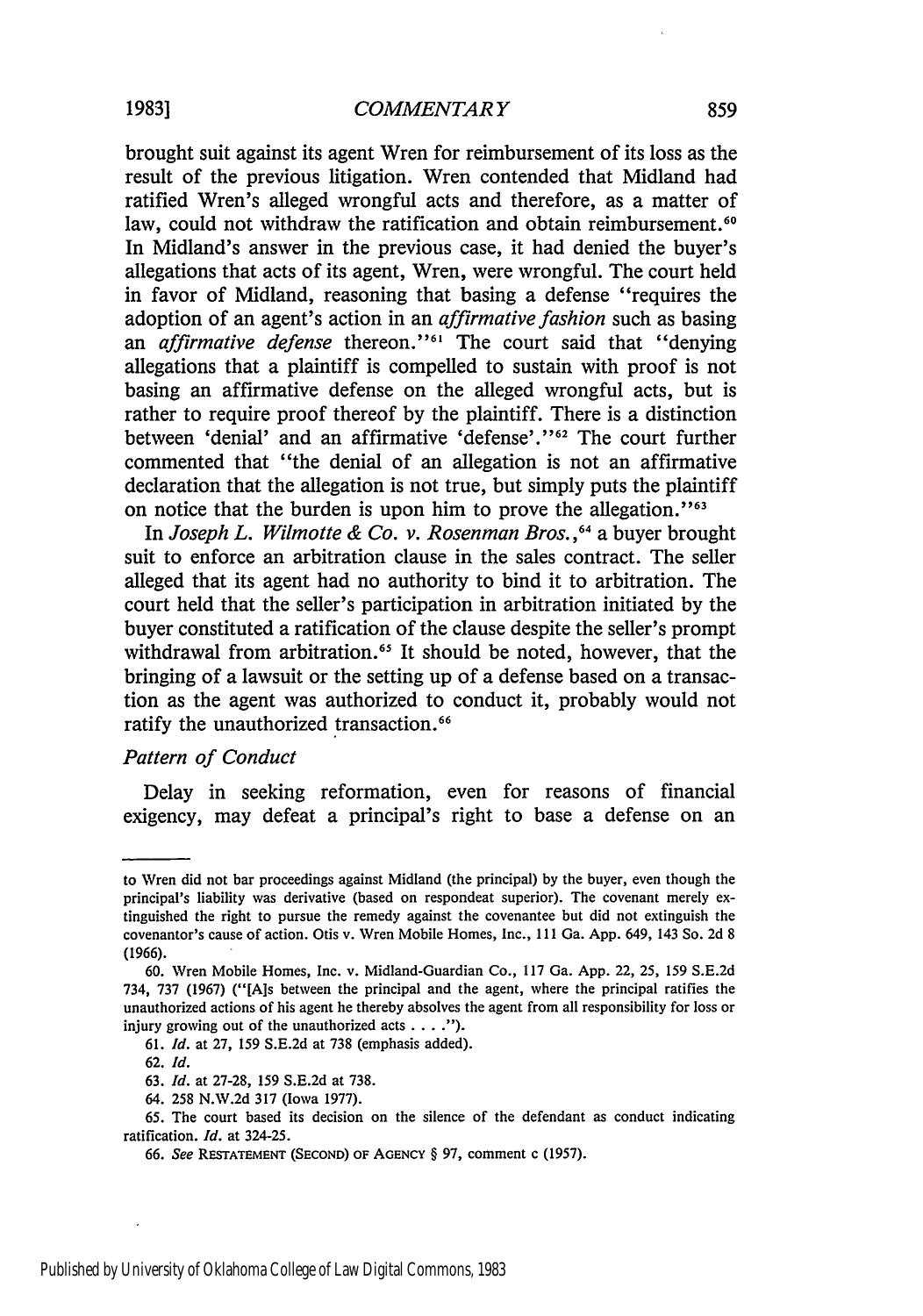unauthorized act. In *Doxey-Layton Co. v. Holbrook,<sup>67</sup>*a contractor appealed from a decree of foreclosure on a real estate mortgage securing an indebtedness due and owing to the lender. The contractor had signed a blank note and mortgage, which was delivered to the lender's agent with the understanding that a twenty-year<sup>-</sup> loan commitment would be forthcoming. Instead, the lender's agent filled in the note to reflect a one-year loan commitment. In order to continue the construction project, the contractor subsequently executed four short-term renewal notes, each granting an extension of time for payment. Upon foreclosure for nonpayment, the contractor contended that the lender's agent had no authority to fill in the note as he did. The court affirmed the decree of foreclosure, holding that the contractor's execution of four extensions of the original note after learning of the actual term of payment constituted a ratification of the original note.<sup>68</sup>

In a recent Louisiana case,<sup>69</sup> the defendant leased an air compressor from the plaintiff for use in defendant's construction business. The defendant ordered the equipment by telephone through its general manager who specified the date and job site for delivery. Upon delivery of the equipment, the plaintiff required the signing of a "rental dray receipt" by the defendant's construction foreman. Immediately above the signature line the receipt contained a printed provision that read in pertinent part, "you are to be responsible for any loss, damage or breakage **...** while the equipment is in your possession, and to save us harmless from all claims arising therefrom."<sup>70</sup> The equipment was subsequently stolen from the defendant's construction site. The trial court held that the defendant was not liable for the loss of the equipment inasmuch as its foreman, though authorized to sign the dray receipt acknowledging delivery of the rented equipment, had no authority to bind the defendant for loss of the equipment.<sup>71</sup> The appellate court, in reversing, held that the defendant's prior "pattern of conduct"<sup>72</sup> in its series of rental transactions with the plaintiff constituted an implied ratification of the action of its foreman. The evidence established that on many earlier occasions the defendant had honored invoices submitted by the plaintiff containing an identical provision and signed by the defendant's foreman and that the defendant was

67. 25 Utah 2d 194, 479 P.2d 348 (1971).

68. *Id.* at 198, 479 P.2d at 351.

69. Southern States Equip. Co. v. Jack Legett Co., 379 So. 2d 881 (La. App. 1980).

70. *Id.* at 883.

71. *Id.* at 884. Additionally, the trial court held that the defendant, having used reasonable care in securing the equipment, was not liable based on negligence. *Id.*

72. *Id.*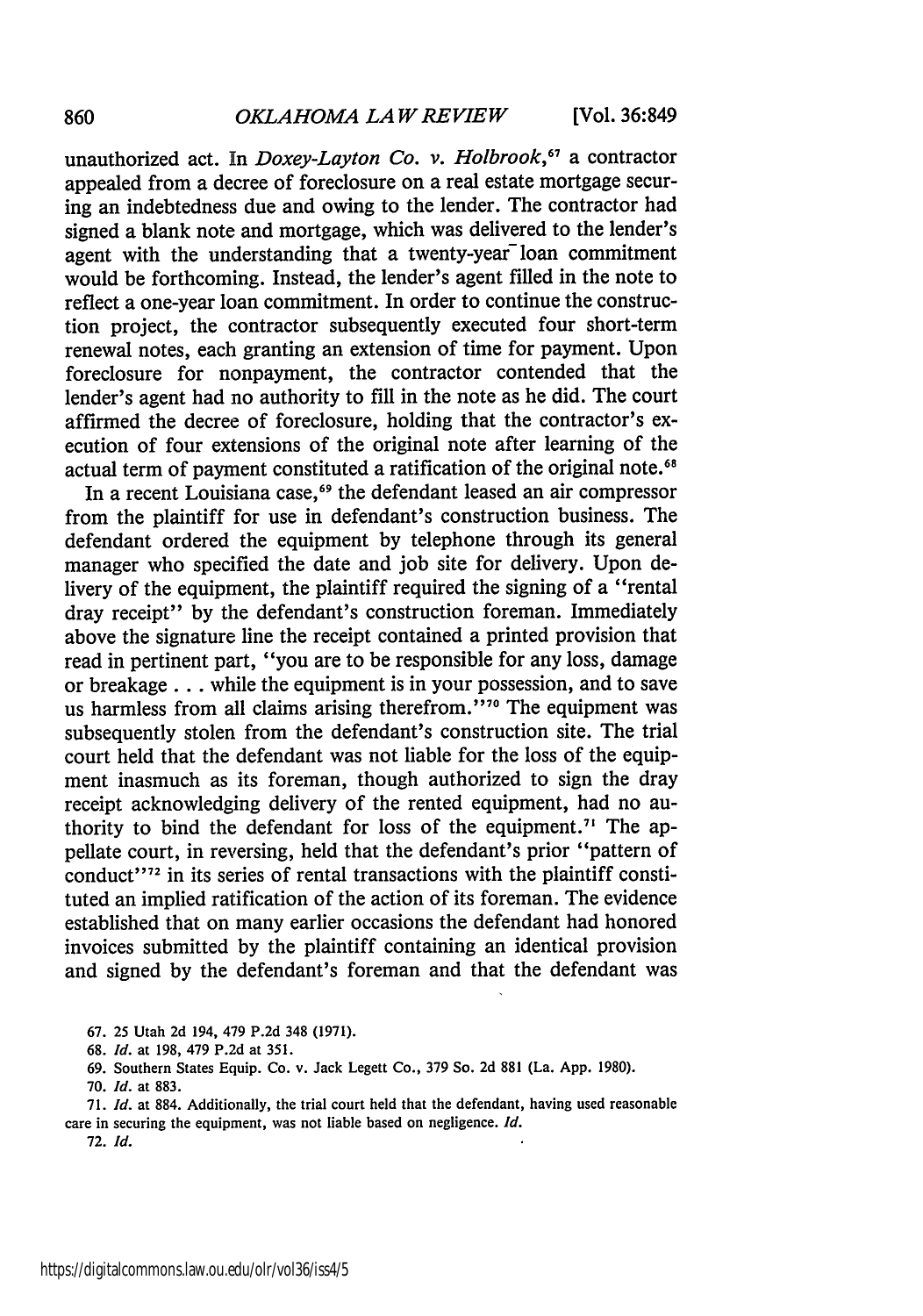aware of the liability statement. The court said, "Once defendant learned of [the liability statement] by his continued silence and failure to protest or object to its inclusion in the dray receipt, it tacitly consented thereto and cannot now be heard to repudiate its legal effect."<sup>73</sup>

Allegations of implied ratification, either as the basis for a lawsuit or a defense, continue to be made in a wide variety of cases.<sup>74</sup>Two cases illustrate further limitations imposed by courts upon the application of this doctrine. In a 1981 Illinois case,<sup>75</sup> a dispute arose between a buyer and a seller of real estate. The buyer claimed that the sale included a warranty from the seller that there were no building code violations on the property. The written sales contract was never signed by the seller and the property was conveyed by a warranty deed. The buyer claimed that the warranty was agreed to by the parties' attorneys and was therefore part of the transaction. The court rejected the buyer's argument that the conveyance of the property by deed, coupled with the seller's failure to inform the buyer that the seller had not signed the contract of sale, was an implied ratification of oral terms agreed to by the parties' attorneys.<sup>76</sup>

In the other case, $77$  the manager for a seller of office computers rendered to a buyer the unauthorized service of preparing computer programs. When the seller learned of his agent's acts, he nevertheless told the agent to "finish up" solving the buyer's remaining complaints about the computer. This conduct by the seller was claimed by the buyer to be an implied ratification of the agent's program preparation service, making the seller liable therefore and precluding the seller from asserting defective programs as a defense to the buyer's breach of warranty claim. In rejecting this reasoning, the court held that the seller's conduct was simply the most expedient means of resolving the buyer's general problems with the computer and was not conduct that would imply a ratification of the agent's unauthorized acts.<sup>78</sup>

73. Id.

74. *See* Bruffey Contracting Co. v. Burroughs Corp., 522 F. Supp. 769 (D. Md. 1981), aff'd *mem.,* 681 F.2d 812 (4th Cir. 1982); Phoenix Western Holding Corp. v. Gleeson, 18 Ariz. App. 60, 500 P.2d 320 (1972); Carolina-Georgia Carpet & Textiles, Inc. v. Pelloni, 370 So. 2d 450 (Fla. App. 1979); Theis v. DuPont, Glore Forgan, Inc., 212 Kan. 301, 510 P.2d 1212 (1973); Monti v. Tangora, 99 Ill. App. 3d 575, 425 N.E.2d 597 (1981).

75. Monti v. Tangora, 99 Il. App. 3d 575, 425 N.E.2d 597 (1981).

76. Id. at 580, 425 N.E.2d at 601.

77. Bruffey Contracting Co. v. Burroughs Corp., 522 F. Supp. 769 (D. Md. 1981), *aff'd* mem., 681 F.2d 812 (4th Cir. 1982).

78. **Id.** at 775. It should be noted that the court's discussion of the ratification issue was somewhat hypothetical because the agent did not purport to act for the seller and the buyer did not believe he was acting on behalf of the seller. In fact, the buyer helped the agent to conceal it from the seller. *Id.* at 775. *But see* Doxey-Layton Co. v. Holbrook, 25 Utah 2d 194, 479 P.2d 348 (1971) (pragmatic conduct no rebuttal to a claim of implied ratification).